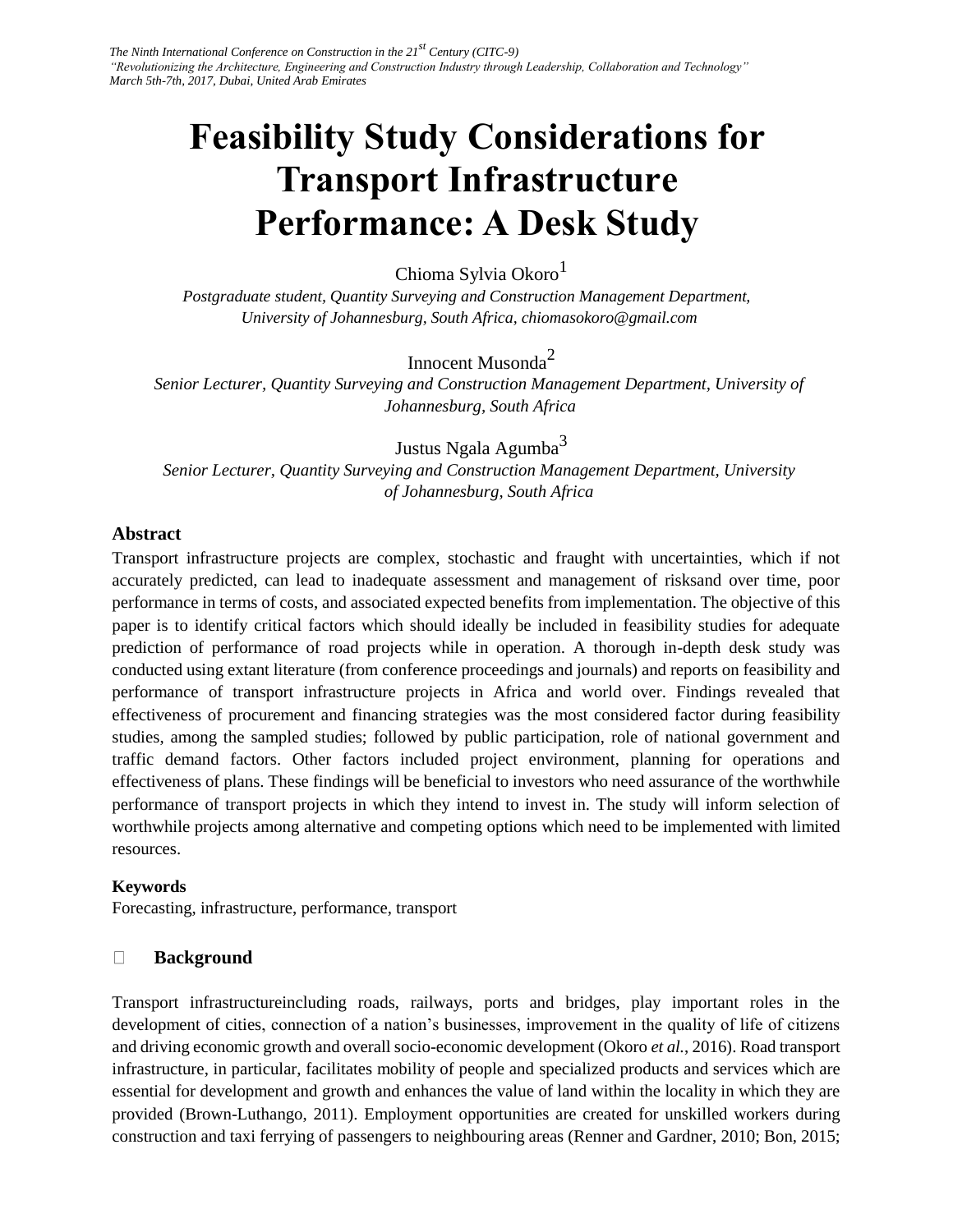Robins, 2015Suffice to say, road transport infrastructure contributes to economic growth and social welfare (Doll et al, 2009).

However, despite its importance, transport infrastructure projects are rife with poor performance in terms of cost overruns, shortfalls in expected benefits and lack of acceptability (opposition) by the public or endusers, which are partly attributed to corruption and financial misdeeds in government, non-involvement of the public in planning decisions, contractual disputes and inadequacy of funds (Beckers *et al.*, 2013; Carter, 2015; Rwelamila, 2016; Prager, 2016). Failure of transport infrastructure has also been attributed to poor or inadequate forecasting where wrong and misleading predictions are put forward to support feasibility of proposed projects, and thus leading to cost overruns, demand shortfalls, less than expected revenues and associated benefits from investments (Nicolaisen and Driscoll, 2014). Transport infrastructure projects in particular, are complex, stochastic and fraught with uncertainties, and if not accurately predicted, can lead to inadequate assessment and management of risksand over time, the costs incurred in remedying the consequences of inaccuracy in forecasts as well as associated travel demand and social benefits are affected. This suggests that the quality of forecasts, partly influenced by the model specifications or the factors included in the feasibility studies at the time of decision to build, is relatable to the performance of the projects while in operation (Rudžianskaitė-Kvaraciejienė *et al.,* 2015). Specification of the model to include a wide variety of project-influencing factors is essential since clarity and detail will be evident and thus inaccuracy of forecasts will be reduced to the barest minimum (Rudžianskaitė-Kvaraciejienė *et al.*, 2015). Research on factors which could potentially influence the outcome (success or failure) of road projects in their operational stage is necessary in order to more adequately predict uncertainties that affect their future performance and to make reliable and informed decisions regarding investments among different alternatives. This is especially important because of the high costs of infrastructure projects, limited availability of resources, irreversibility of decisions and associated inefficiencies. The success of infrastructure projects is important to investors or sponsors, who need to decide on whether to proceed with investing in a proposed development or choose alternative projects, based on projections of costs and benefits potentially accruing to a proposed project (Hyari and Kandil, 2009; Nicolaisen and Driscoll, 2014). These projections ultimately reflect the success or failure of a given project, and the entities intending to invest could collapse if the projects fail (Alasad *et al.*, 2012; Mišic and Radujković, 2015).Inaccuracy in feasibility studies can distort performance measures quite drastically which in turn can lead to a different prioritization of investments than if the information had been available to investors prior to investments (Nicolaisen *et al.*, 2012). Therefore, research on the quality of feasibility studies warrants attention in order to allow for more reliable decision-making regarding performance of projects in operation.

Research has been conducted on factors which should be included in feasibility studies to assure performance of transport infrastructure projects. For instance, Alasad *et al.* (2012) who dwelt on traffic demand factors; Rudžianskaitė-Kvaraciejienė *et al.* (2015) who focused on road projects delivered through public private partnerships (PPP); and more recently, Okoro *et al.* (2016) who reviewed factors influencing forecasting estimates and performance of transport projects in terms of traffic/service demand. However, the factors which holistically influence the performance of projects in terms of costs, acceptability and sustainability of the projects have not been dwelt on extensively. Therefore the objective of the current paper is to identify critical factors that should be considered in transport infrastructure forecasting in order to assure future desirable performance. The current paper reviews, identifies and incorporates all potential factors which should ideally be considered in forecasting transport infrastructure in order to assure performance in the long run. Findings of the study will inform investors about the latent success

(future performance) of their proposed projects and enable them to select and prioritise more potentially viable transport projects. The succeeding sections present further background into the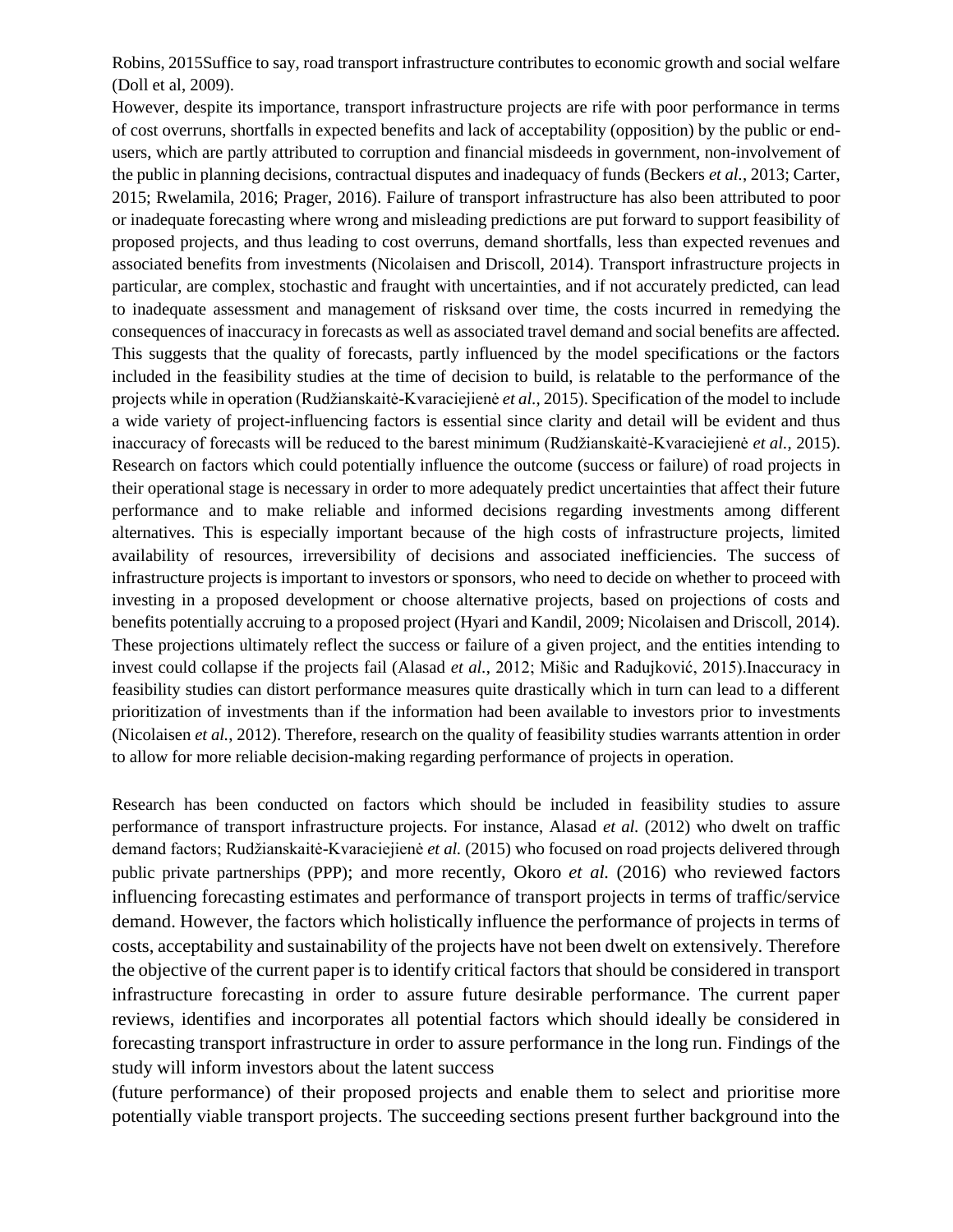relationship between the quality of feasibility studies and transport infrastructure performance. The next (section three) briefly describes the methodology used in the investigation and the following section (section four) presents the findings from the desk study. Section five concludes the present paper.

#### $\Box$ **Relationship between road performance and feasibility studies**

Forecasts of a given project are estimates that are available to decision-makers and investor at the time of decision to build the project (Flyvberg, 2005). Research indicates that infrastructure projects could fail due to poor feasibility studies as a result of inadequate inclusion of uncertainties in model forecast. Noninclusion of all potential success-influencing factors influences the accuracy of forecasts and subsequently, the outcome of projects in terms of cost, demand shortfalls and associated benefits from transport infrastructure development (Ofori, 2013; Parthasarathi and Levinson, 2009; Glaister *et al.*, 2010; Alasad *et al.*, 2012; Mišic and Radujković, 2015). Factors which influence project success emanate from uncertainties regarding the differences between the forecasted and actual costs and benefits (revenue and satisfaction to the stakeholders) (Parthasarathi and Levinson, 2010; Glaister *et al.*, 2010; Salling and Leleur, 2012). This is because costs are incurred in remedying the consequences of inaccuracy in forecasts with regard to the expected costs, benefits and demand. Furthermore, revenue loss from unexpected revenue shortfalls makes it impossible for investors to recoup their capital investments. Inaccurate forecasts lead to unrealized revenues and unacceptability by the users. A concessionaire, in a case where private investment is used for instance, requires assurance of cash flow with an acceptable and affordable tariff while at the same time striving to finance its obligations and still maintain a profitable rate of return.

In similar studies, Parthasarathi and Levinson (2010), Liyanage and Villalba-Romero (2015) revealed that traffic demand factors omitted in forecasts could result in underestimated costs and overestimated benefits which in turn are detrimental to transport projects while in operation. Lower than predicted revenues, from less than expected passenger traffic, frequently place project viability at risk and redefine projects that were initially promoted as effective vehicles to economic growth as possible obstacles to such growth (Flyvberg *et al.*, 2003). If proper risk analyses are not conducted, this results in substantially underestimated costs and risks which are detrimental to the economic and social viability of the projects in terms of return on investments (expected revenue) and expected benefits accruing from the project, which in turn determine the level of acceptability of the project (Van der Westhuizen, 2007). Therefore, high estimation errors lead to either inefficient high level of congestion (especially in the case of road projects) or politically untenable levels of under-utilisation, which then require contract renegotiations and flexibility of concession period for cost recovery to restore financial equilibrium. Traffic levels, especially in the case of toll roads (whereby the repayment of loans relies on precise traffic estimates), if not accurately estimated, could result in severe financial default since toll roads are often financed through loans that are secured against future toll revenue only and with no other collateral, as opined by Welde and Odeck (2011) in their Norwegian study.

Furthermore, lower than expected revenues portend failure of a project especially in cases where private investors are solicited to fund proposed infrastructure developments and recoup their investment in a specified period of time. In such projects, specific contract terms are stated. An example of such contracts is a build-operate-transfer (BOT) contract whereby a private investor builds and operates a project within a specified period and transfers the ownership at no cost to the government at the end of the contract (Feng *et al.*, 2015). The private investor recoups investment mainly through toll revenue from traffic demand during the operation stage. This suggests that considerations of financing structures in feasibility studies also influence the outcome of projects.

In Canterelli *et al.* (2010) it was revealed that misleading and inadequate forecasting are partly the culprits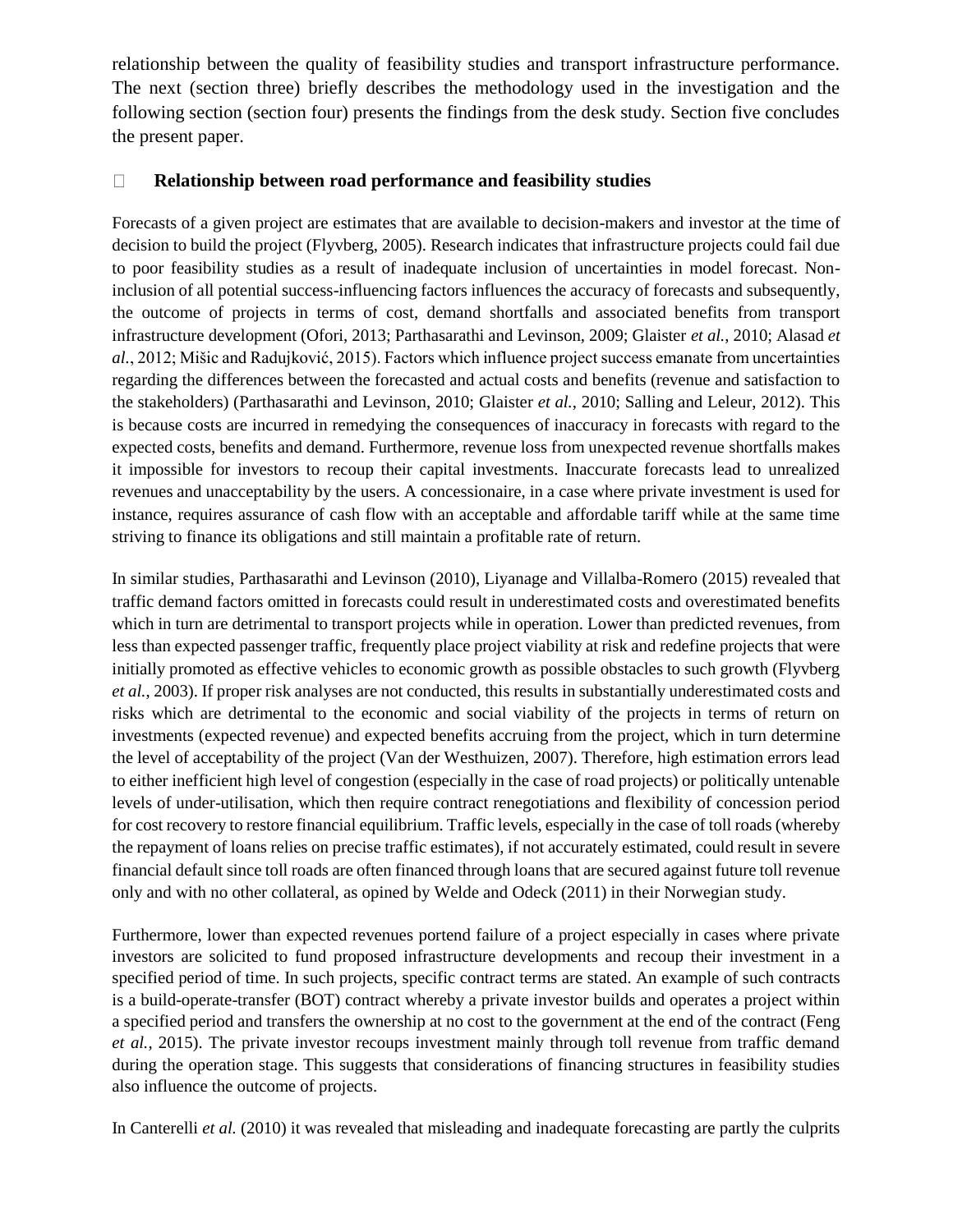in the failure of large-scale infrastructure projects. The authors further indicated that a change in social opinion and intervention by interest groups or stakeholders of proposed projects influenced the outcome of projects in terms of cost, suggesting that if costs are deliberately underestimated during forecasts due to the interest of specific groups (stakeholders), this influences the difference between the actual costs and forecasted costs. However, this study focused on cost overruns as a success indicator on large infrastructure projects.

Rudžianskaitė-Kvaraciejienė *et al.* (2015) advocated the use of their model in early feasibility studies to determine the benefits and negative impacts of a proposed project which will reflect future acceptability and demand by the citizenry. However, the study included road infrastructure projects developed through PPPs only and therefore might not be generalisable to other types of projects, a view expressed in Flyvberg *et al.* (2006) and Jeerangsuwan *et al.* (2014), which concurred that projects develop and perform differently. Concession rates and forecasting methodologies differ with project type, which may alter the traffic forecasted. For instance, variations in inaccuracy in rail projects occur due to trip distribution, deliberately slanted forecasts, forecasting model/methodology and trip generation, whereas, trip generation, land use development, trip distribution and forecasting models used, mostly cause inaccuracies with regard to prediction in road project performance (Flyvbjerg *et al.*, 2006). The traditional cost-benefits analysis of transport projects, such as used in Norway for road projects, relies heavily on the accuracy of the estimates being used (Welde and Odeck, 2011). If traffic levels turn out be significantly lower than the estimated, the total benefits derived from time savings, reduced accidents or lower-vehicle operating costs can be affected. On the other hand, the capacity relief on the congested links could turn out to be lower than planned, which may distort the viability of the project.

In his study which assessed the strategies, actors and risks of Chinese infrastructure investment in Latin America, Gransow (2015) expressed that feasibility studies should include assessment of associated social and environmental risks. In the author's view, infrastructure expansion strategies should assess and promote associated social benefits such as poverty reduction. However, poverty reduction was unfortunately not high on the agenda of Japanese assistance to China in the infrastructure expansion strategies in 2008 and this resulted in large-scale consequences including displacements and environmental damage (air and water pollution).

Other studies contended that inclusion of factors which chiefly motivate the demand for a particular transport service is vital (Parthasarathi and Levinson, 2010; Alasad et al., 2012; Matsiliza, 2016). Factors such as car ownership, quality of life, cultural habits, societal norms, vehicle operating costs, level of economic activity, policies and legislation (tax/toll fares), alternative land uses, competing transport modes (in terms of park-and-ride possibilities, length of trips and frequency of rides), security, extent of pollution, walking distance from station, travel time, income, employment, number in household, age, and so on, influence the outcome of transport projects.

The above discussion suggests that there is a link between the quality of feasibility studies and the success (performance) of road projects viewed in terms of the objectives for which they were implemented. The succeeding section summaries the factors which should ideally be included in feasibility studies in order to achieve improved quality and thus ensure project success of roads while in operation.

#### **Research methodology**  $\Box$

In order to achieve the stated objective, which is to identify critical factors that should be considered in transport infrastructure forecasting to assure future desirable performance, a thorough in-depth desk study was conducted using extant literature (from conference proceedings and journals) and reports on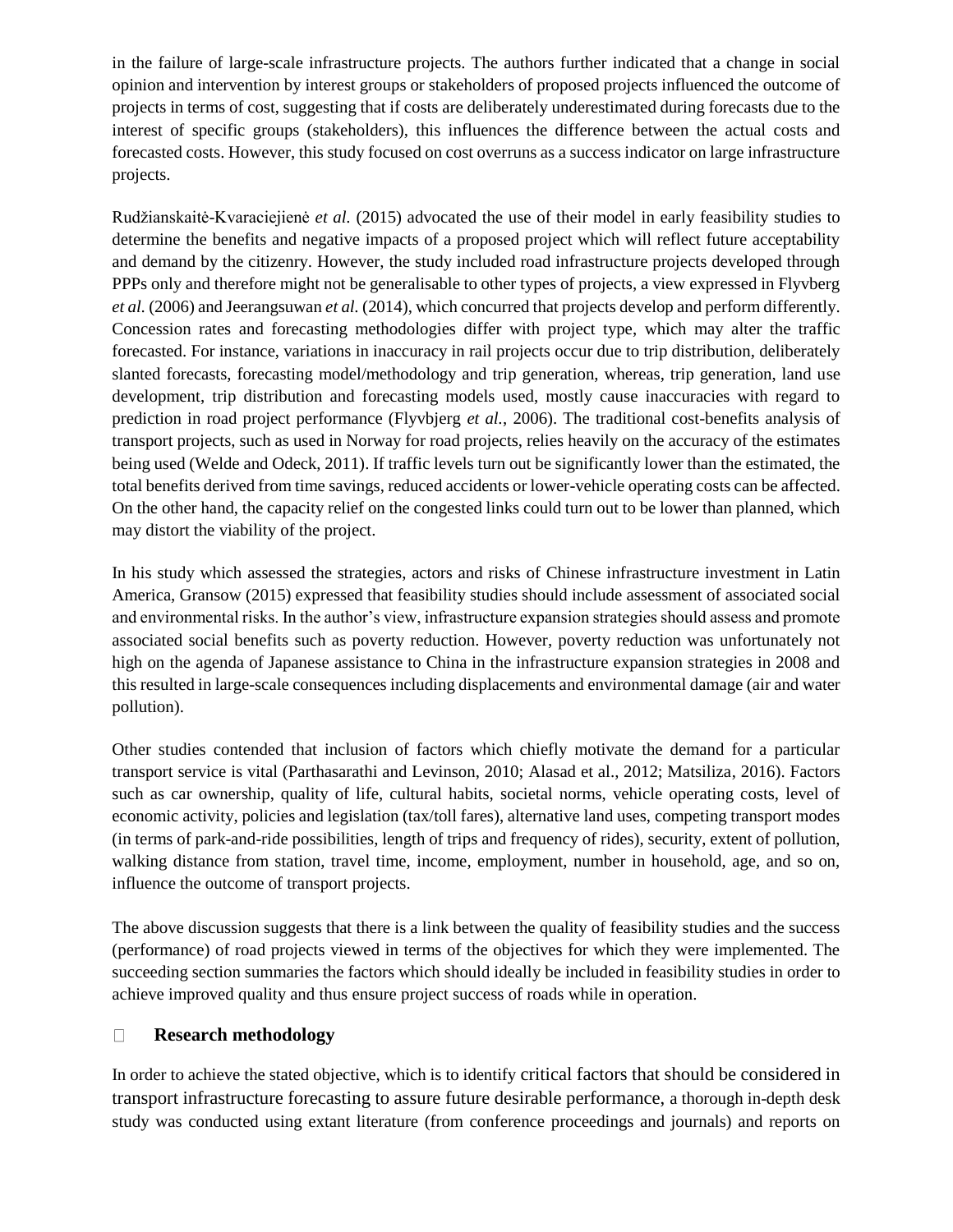feasibility and performance of transport infrastructure projects in Africa and world over. Literature spanning a 14-year period, from 2003 to 2016 was included in the study. Materials used for the study were sought from electronic databases and search engines including Google, Academic Search Complete, Emerald and Ebscohost. The following key words and phrases were used in the searches: infrastructure, performance, transport, and feasibility. Various sources including conference proceedings and journals were consulted. The criterion for selection of review articles was that the work possessed the stated keywords and were related to the transport infrastructure sector. A total of fifteen studies were used to summarise feasibility study factors identified from the literature synthesis or desk study and subsequent thematic analysis was conducted to establish emerging common themes/patterns (Alhojailan, 2012). These were thereafter ranked based on their frequency of occurrence among the selected studies, in order to establish the most frequently occurring performance-influencing factors which should be included feasibility studies. The results are presented hereunder.

#### **Feasibility study factors influencing road infrastructure performance**  $\Box$

Carter (2015) reported on the success factors for Senegal's Dakar-Diamniadio toll road, the first road PPP project developed in Sub-Saharan Africa. The article revealed that political commitment, consensus building and stakeholder engagement, concessionaire's experience and commitment, clear and visible benefits (time-saving benefits, safety, quality of rides and economic development sprouting around the development), and involvement of development institutions in financing arrangements (both public and private) contributed to the road's success. The author emphasized the importance of outreach to various stakeholder groups in the planning stage of the development in ensuring that projects are accepted by the population, a view supported in Canterelli *et al.* (2010) and Matsiliza (2016), but which has been explored to a minute extent in literature and in practice.

In the study by Glaister *et al.* (2010), procurement and financing arrangements were found to be the most influential factors on project's operational success. Other factors included project environment, degree of turbulence, political control and sponsorship, effectiveness of planning, role of national government and organizing for operations (including for safety and quality management). This study applied multiple regression analysis on data collected through interviews and archives on 19 transport projects (including mostly rail, a bus transit and a road tunnel) across 9 countries, and assessed the extent to which the identified factors were favoured in each project, while considering the political context in all cases.

In related studies, Rebeiz (2012), Gupta *et al.* (2013) and Bivens (2014) concurred that the procurement and financing structures defined at the initial stages of a project influence its outcome and continued viability in terms of financial returns and economic productivity. These studies were too narrowly

focused. While Rebeiz (2012) focused on build-own-operate-transfer (BOOT) arrangements, Bivens (2014) explored the short- and long-term impacts of infrastructure funding through public financing (including and involving public debt, increased or progressive revenues or user fees, private borrowing, regressive transfer cuts, retained earnings, and regulatory mandates) on economic productivity (measured by employment to population ratio and actual to potential GDP ratio) and contribution to overall gross Domestic Product (GDP) of an economy. Gupta *et al.* (2013) employed focus group discussions and questionnaires to identify procurement and financing strategies which make for successful partnership and eventual success. Gupta *et al.*'s study identified that concession agreement, selection procedure of concessionaire, sufficient net cash flow, appropriate risk allocation, reliable concessionaire with strong technical strength, and so on, influence project success. However, it included other forms of infrastructure including airports, energy, tourism, urban development, etc.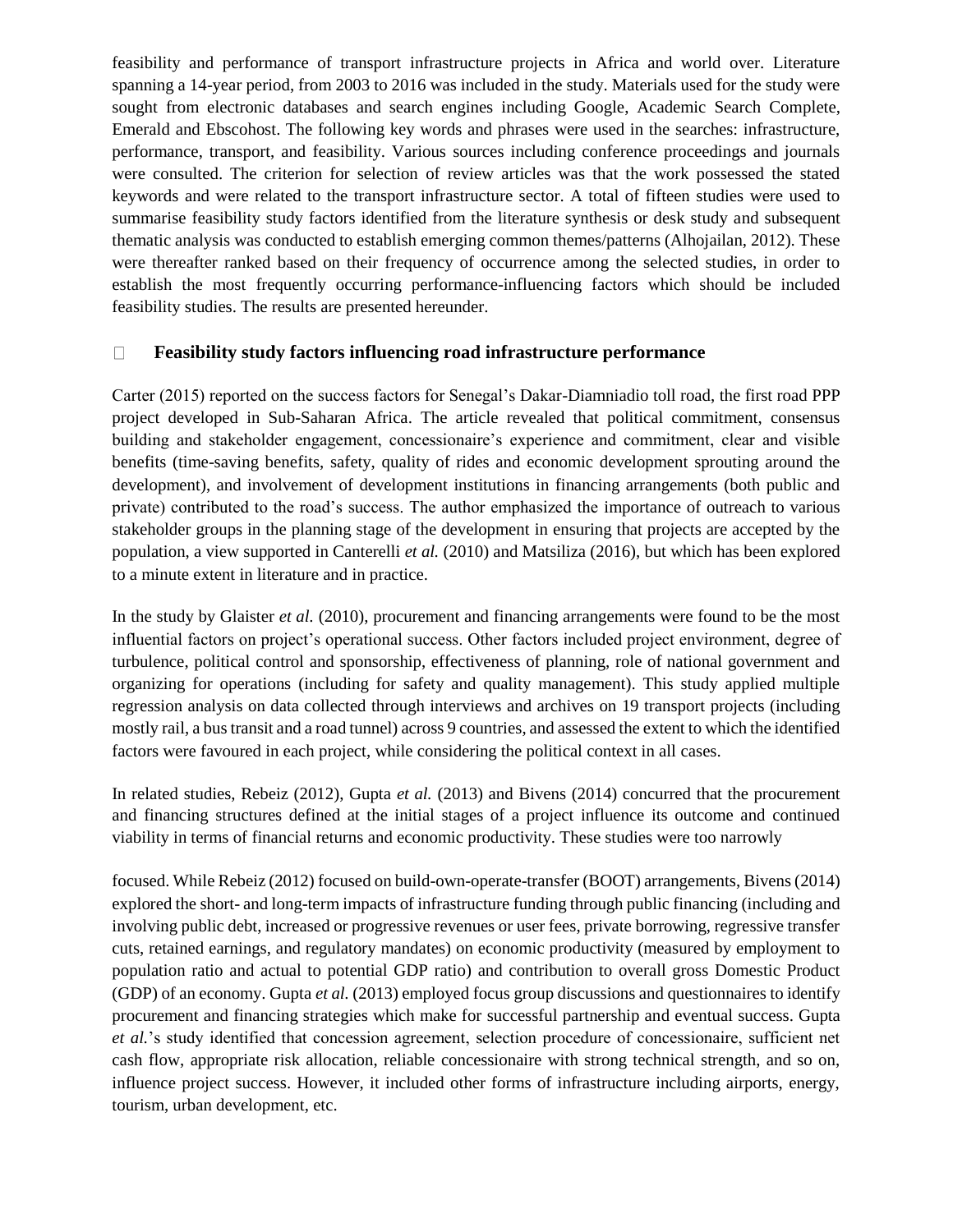In the study by Mišic and Radujković (2015), it was indicated that establishing state-owned, special purpose company to construct, manage and operate transport projects, disentangling projects from individual political agenda in order to implement techno-rationalist decisions, especially at operational level, and less fragmented urban transport governance influences project success. However, although the authors acknowledged that human factors such as acceptability by the users could reflect project success, they tended to focus this aspect on project delivery at construction stage.

Other studies revealed that traffic demand factors omitted in forecasts could result in underestimated costs and overestimated benefits which in turn are detrimental to transport projects while in operation (Parthasarathi and Levinson, 2010; Liyanage and Villalba-Romero, 2015). Lower than predicted revenues, from less than expected passenger traffic, frequently place project viability at risk and redefine projects that were initially promoted as effective vehicles to economic growth as possible obstacles to such growth (Flyvberg *et al.*, 2003).

From the synthesized literature discussed above and summarized in table 1, seven groups of factors were identified. These include:

 *Effectiveness of procurement and financing arrangements* including appropriate financing model, sufficient net cash inflow, open competitive financial bidding (where private investors are involved), clearly defined responsibilities and control, involving private sector in contract structuring, selection of experienced and committed concessionaire, performance contract that incentivizes good operations, establishing state-owned, special purpose company to construct, manage and operate, strong involvement of development institutions, and appropriate risk allocation;

 *Project environment and turbulence* including stability of government and providing windows of opportunity for decisive action;

 *Effectiveness of planning* including explicit plans providing justification, especially for difficult choices, clear and visible benefits, strategies founded on realism of what is possible;

 *Role of government* including strong support, strategic, appropriate and predictable guidance, strong control and sponsorship, commitment, , clear objectives and leadership during operation, uncompromised authority, reasonable transparency (even with low level of authority), ability to command the powers to deliver the project, less fragmented transport governance;

 *Planning or organising for operations regarding quality and safety management* including clear focus on ultimate operation (tying implementation to operations), involving private sector in operations/reality checking of outcomes, organizing for technical expertise for operations, innovative approaches to overcome traffic congestions, availability of funding for reliable service delivery,

installation of security cameras, provision of a 24-hour help line, provision of security patrol on toll booths/intervals, responding promptly to safety and security incidents;

 *Public participation* comprising sharing system-related information with the public, consultation regarding fees and increments, involving locally-based project companies/contractors, involving the public in planning for discounted user charges, getting the local community to understand why the project is being done;

 *Traffic demand factors* including competing alternative modes of transport, new developments, land use changes, socio-economic factors, level of economic activity, highway capacity improvement.

From table 1, it can be seen that, from the fifteen studies sampled, *effectiveness of procurement and financing arrangements* ranked first among the identified factors, with a percentage occurrence of 47%. This implies that most of the selected studies view procurement and financing as paramount considerations that should be considered during feasibility studies in order to ensure that the project remains successful and performs as expected in the long run. However, it is notable that some of these studies dwelt singularly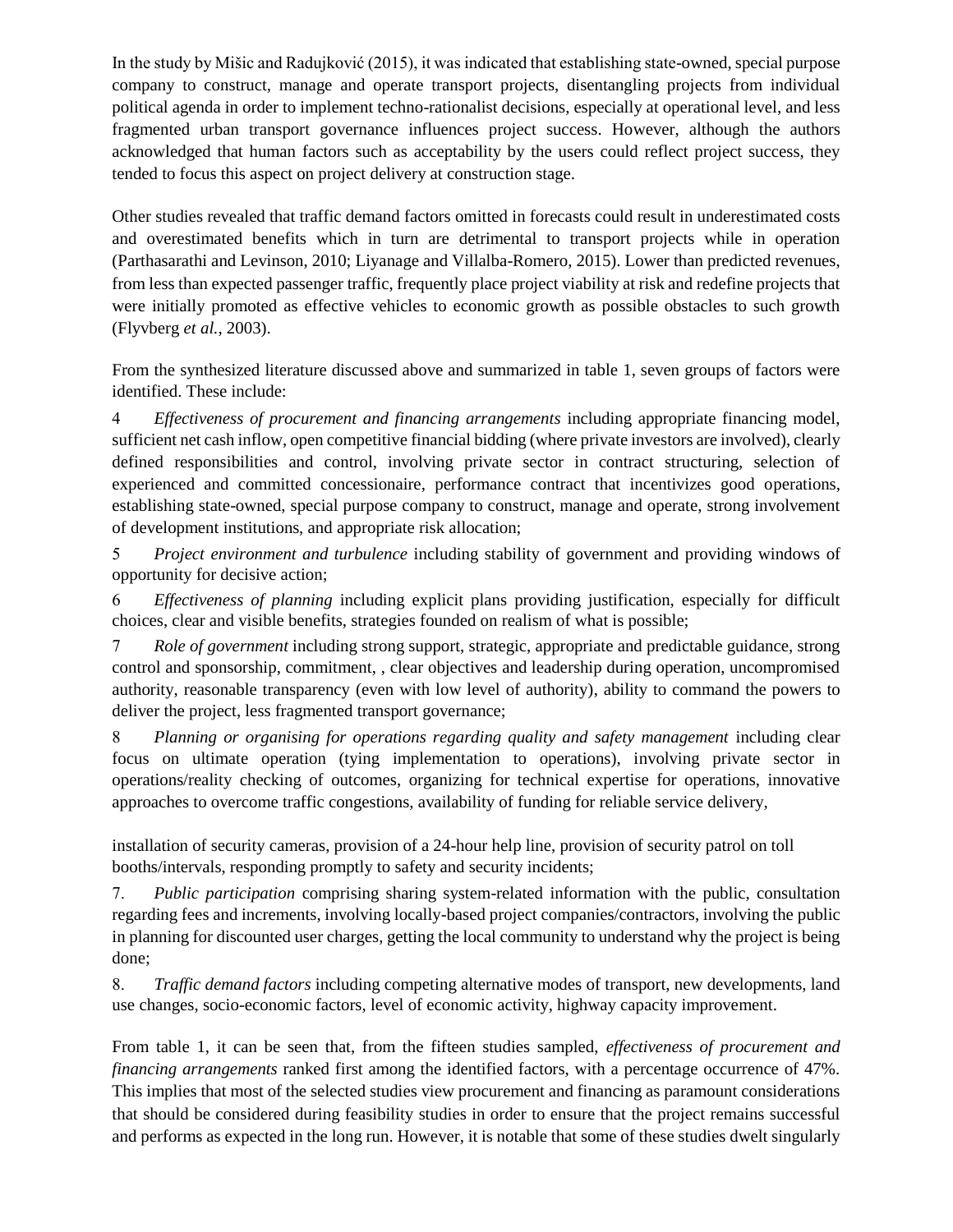on financing and procurement and did not incorporate other factors, for example, Rebeiz (2012), Gupta et al. (2013) and Bivens (2014). P*ublic participation* and *role of government* and *traffic demand factors* ranked second with a respective percentage occurrence of 33%. *Project environment and turbulence* ranked third (percentage occurrence of 27%); while *planning for operations (safety and quality management)* as well as *effectiveness of plans (during feasibility studies)* ranked last, with a percentage frequency of 20%, respectively. This suggests that they are the least considered elements (during feasibility studies) of transport performance. The finding that planning for operations, especially for safety and security while the project is in operation was the least considered factor is inconsistent with the views from the recent study by Osei-Kyei and Chan (2016) in which it was viewed that planning and organizing for management of safety is as important as the planning for implementation since the users of the provided infrastructure need to feel safe and measures need to be put in place to ensure that the masses are protected Such measures include provision of 24-hour help line, security cameras, patrol staff and so forth. These measures will in turn result in increased and sustained service demand which translates to revenue and expected cash flow from the project.

### **5. Conclusion**

The study set out to establish the factors which should ideally be considered in transport infrastructure project forecasting in order to ensure desirable performance in the long run. The objective of the current study was met. Effectiveness of procurement and financing arrangements was found to be the most considered factors among the sampled studies, followed by public participation, role of national government and traffic demand factors. Planning for operations and effectiveness of plans emerged as the least considered factors among the selected studies. These findings underpin the importance of proper financing decisions to be made with the intention of availing funds for the project development and beyond. Transport project investors and planners therefore need to make critical decisions regarding procurement and financing arrangements, with other considerations including involvement of the public (users) coupled with the commitment, support and guidance of the government in which a particular project is being implemented, in order to ensure that project run smoothly as desired in terms of financial returns, acceptability by the public and sustainability of the project. The next stage/phase of the study will focus on investigating the influence of inclusion of the identified factors (in feasibility studies) on transport project performance in reality.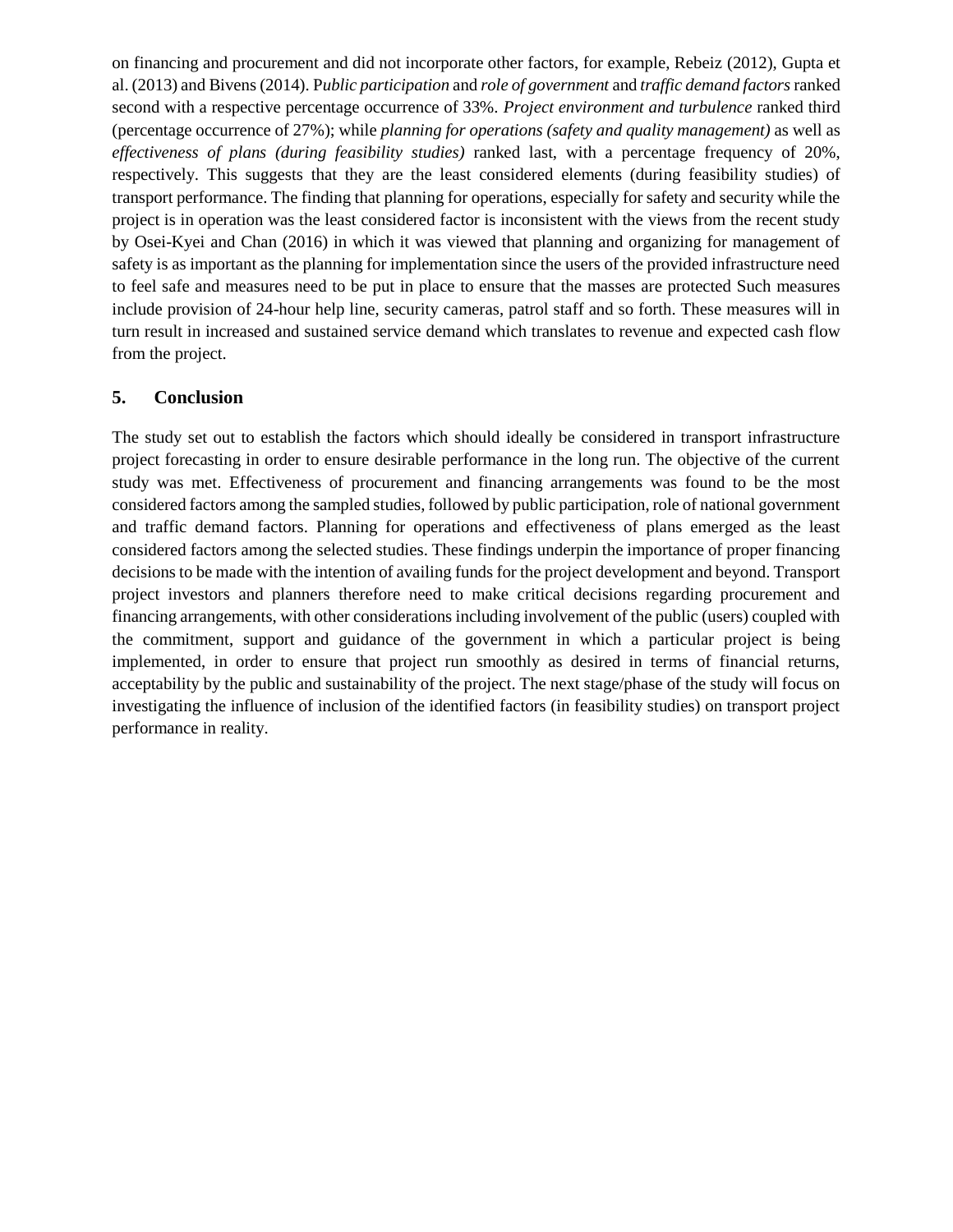## **Table 1: Feasibility study factors influencing transport performance**

| Factor                                                            | Literature source            |                            |                              |                                           |                            |                  |                           |                  |                               |                              |                  |                                                   |                                     |                                   |                         | Freq.           | % freq | Rank                     |
|-------------------------------------------------------------------|------------------------------|----------------------------|------------------------------|-------------------------------------------|----------------------------|------------------|---------------------------|------------------|-------------------------------|------------------------------|------------------|---------------------------------------------------|-------------------------------------|-----------------------------------|-------------------------|-----------------|--------|--------------------------|
|                                                                   | Flyvberg<br>et al.<br>(2003) | Devkar<br>et al.<br>(2009) | Glaister<br>et al.<br>(2010) | Parthasar<br>athi &<br>Levinson<br>(2010) | Alasad<br>et al.<br>(2012) | Rebeiz<br>(2012) | Gupta<br>et al.<br>(2013) | Bivens<br>(2014) | Chang<br>&<br>Tovar<br>(2014) | Zuofa &<br>Ochieng<br>(2014) | Carter<br>(2015) | Liyanage<br>$\&$<br>Villalba-<br>Romero<br>(2015) | Mišic &<br>Radujko<br>vić<br>(2015) | Osei-<br>Kyei &<br>Chan<br>(2016) | Matsil<br>iza<br>(2016) |                 |        |                          |
| Effectiveness of<br>procurement and<br>financing<br>arrangements  | $\sqrt{ }$                   |                            | $\sqrt{}$                    |                                           |                            | $\sqrt{ }$       | $\sqrt{ }$                | $\sqrt{ }$       |                               |                              | $\sqrt{ }$       |                                                   | $\sqrt{ }$                          |                                   |                         | $7\phantom{.0}$ | 47     |                          |
| Public<br>participation                                           |                              | $\sqrt{ }$                 | $\sqrt{ }$                   |                                           |                            |                  |                           |                  |                               |                              | $\sqrt{2}$       |                                                   | $\sqrt{ }$                          | $\sqrt{ }$                        |                         | 5               | 33     | 2                        |
| Role of national<br>government                                    |                              | $\sqrt{ }$                 | $\sqrt{ }$                   |                                           |                            |                  |                           |                  |                               |                              | $\sqrt{ }$       |                                                   | $\sqrt{ }$                          | $\sqrt{ }$                        |                         | 5               | 33     | 2                        |
| Traffic demand<br>factors                                         | $\sqrt{ }$                   |                            |                              | $\sqrt{ }$                                | $\sqrt{}$                  |                  |                           |                  |                               |                              |                  | $\sqrt{ }$                                        |                                     |                                   | $\sqrt{ }$              | 5               | 33     | 2                        |
| Project<br>environment and<br>turbulence                          |                              |                            | $\sqrt{ }$                   |                                           |                            |                  |                           |                  |                               | $\sqrt{ }$                   |                  |                                                   | $\sqrt{ }$                          | $\sqrt{ }$                        |                         | $\overline{4}$  | 27     | 3                        |
| Planning/organisi<br>ng for operations<br>(quality and<br>safety) |                              |                            | $\sqrt{ }$                   |                                           |                            |                  |                           |                  | $\sqrt{ }$                    |                              |                  |                                                   |                                     | $\sqrt{ }$                        |                         | 3               | 20     | $\overline{\mathcal{A}}$ |
| Effectiveness of<br>planning                                      |                              |                            | $\sqrt{ }$                   |                                           |                            |                  |                           |                  |                               |                              | $\sqrt{ }$       |                                                   |                                     | $\sqrt{ }$                        |                         | 3               | 20     | 4                        |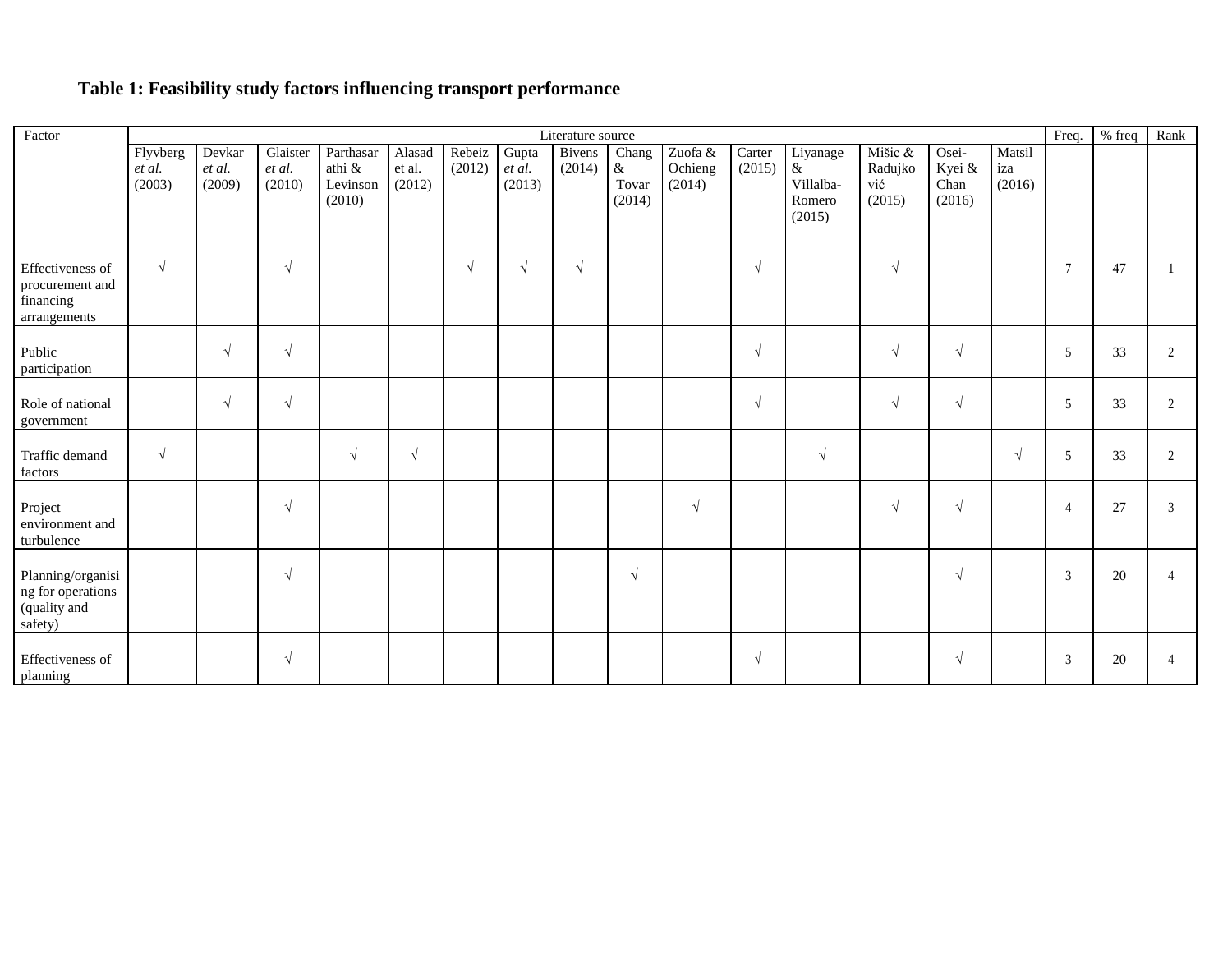### **6. References**

- Alasad, R., Motawa, I. and Ogunlana, S. (2012). A system dynamics-based method for demand forecasting in infrastructure projects- A case of PPP projects. In Smith S. S. (ed.). Proceedings fo the  $28<sup>th</sup>$  Annual ARCOM conference, 3-5 September, 2012. Edinburgh, United Kingdom. Pp. 327-336.
- Alhojailan, M. I. (2012). Thematic Analysis: A critical review of its process and evaluation. *WEI International European Academic Conference Proceedings*.October 14-17, Zagreb, Croatia.
- Beckers, F., Chiara, N., Flesch, A., Maly, J., Silva, E. and Stegemann, U. (2013). A risk management approach to a successful infrastructure project: Initiation, financing and execution. McKinsey and Company, 1-18.
- Bivens (2014). The short and long term impact of infrastructure investments on employment and economic activity in the US economy. EPI
- Bivens, J. (2014). The short and long term impact of infrastructure investments on employment and economic activity in the US economy. EPI July 1.
- Bon, B. (2015). A new megaproject model and a new funding model: Travelling concepts and local adaptations around the Delhi metro. *Habitat International,* 45:223-230.
- Brown-Luthango, M. (2011). Capturing land value increment to finance infrastructure investment: Possibilities for South Africa. *Urban Forum,* 22:37-52.
- Canterrelli, C. C., Flyvberg, B., Molin, E. J. e. and van Wee, B. (2010). Cost overruns in large scaletransport infrastructure projects. Explanations and their theroretical embededness. European Journal of Transport and Infrastructure Research, 10(1):5-18.
- Carter, L. (2015). Five secrets of success of Sub-Saharan Africa's first road PPP. World Bank.
- Devkar, G. A., Mahalingam, A. and Kalidindi, S. N. (2009). Analysing the institutional framework for urban PPP in Indian States. Construction Research Congress, 5-7 April, Seattle, Washington.
- Doll, C., Durango-Cohen, P. L. and Ueda, T. (2009). Transportation infrastructure planning, management and finance. *Journal of Infrastructure Systems*, 15(4):261-262.
- Feng, Z, Zhang, S. and Gao, Y. (2015). Modeling the impact of government guarantees on toll charge, road quality and capacity for BOT road projects. Transportation Research Part A. 78: 54-67.
- Flyvberg, B, Bruzelius, N. and Rothengatter, W. (2003). Mega projects and risks: An anatomy of ambition. Cambridge University Press.
- Flyvberg, B. (2005). Measuring inaccuracy in travel demand forecasting: Methodological considerations regarding ramp up and sampling. Transportation Research Part A, 39: 522-530.
- Flyvberg, B., Holm, M. K. S. (2006). Inaccuracy in traffic forecasts. *Transport Reviews*, 26(1):1-24.
- Glaister, S., Allport, R., Brown, R. and Travers, T. (2010). Success and failure in urban transport infrastructure projects. KPMG.
- Gransow, B. (2015). Chinese infrastructure investment in Latin America: An assessment of strategies, actors and risks. *Journal of Chinese Political Science*, 20:267-287.
- Gupta, A., Gupta, M. C. and Agrawal, R. (2012). Identification and ranking of critical success factors for BOT projects in India. Management Research Review, 36(11): 1040-1060.
- Hyari, K. and Kandil, A. (2009). Validity of feasibility studies for infrastructure construction projects. Jordan Journal of Civil Engineering, 3(1): 66-77.
- Jeerangsuwan, T., Said, H., Kandil, A. and Ukkusuri, S. (2014). Financial evaluation for toll road projects considering traffic volume and serviceability interactions. *Journal of Infrastructure Systems,* 20(3):1- 9.